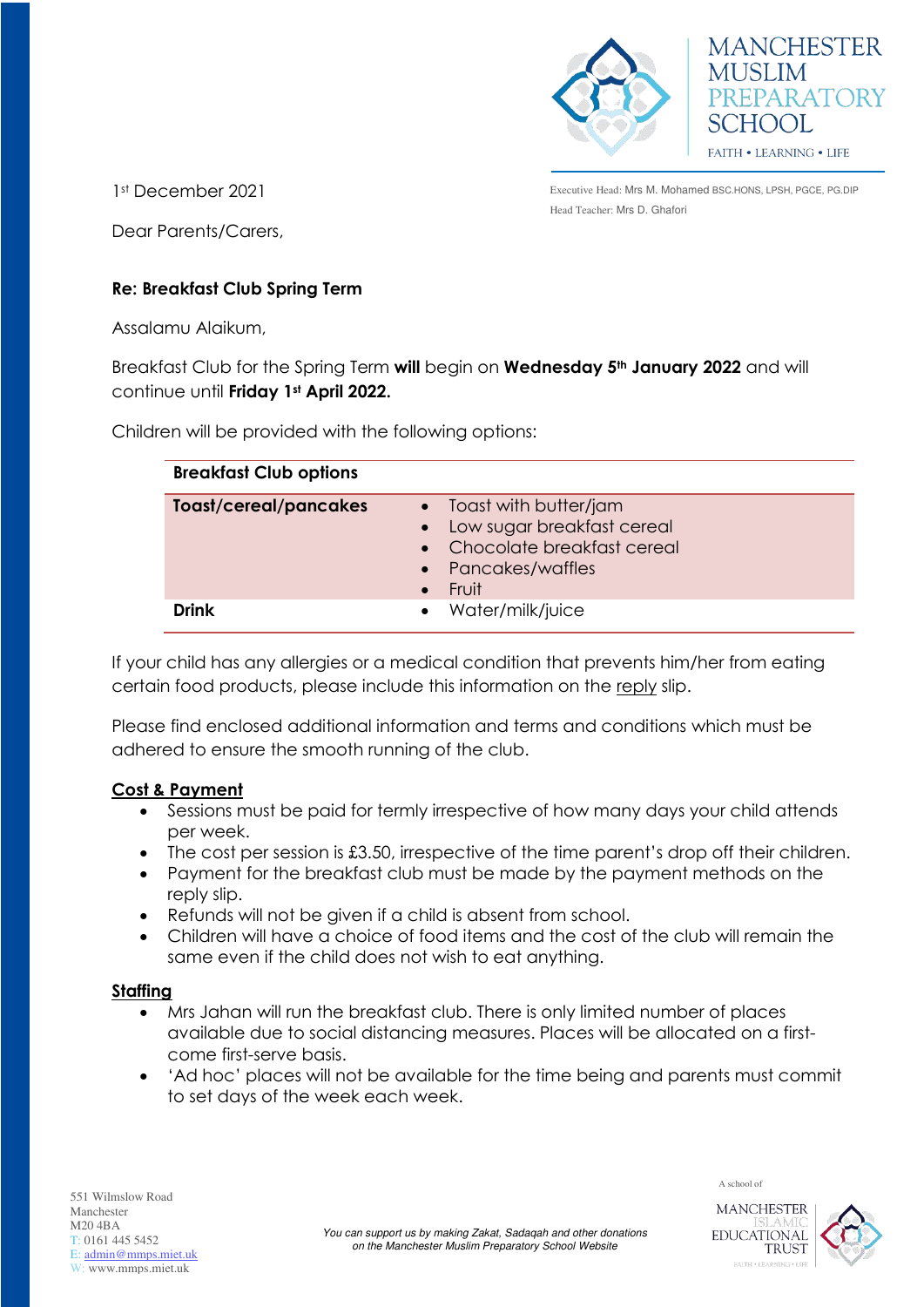

# **MANCHESTER MUSLIM** PREPARATORY SCHOOL **FAITH • LEARNING • LIFE**

Executive Head: Mrs M. Mohamed BSC.HONS, LPSH, PGCE, PG.DIP **Fimings Timings The Exercise of Teacher: Mrs D. Ghafori Teacher: Mrs D. Ghafori** 

- Breakfast club will commence at 7.45am.
- Children **must arrive before 8.00am** in order to be in time for breakfast.

## **Entry into the Nursery classroom & handing over**

- Parents must only use the Nursery entrance and hand their child over to a member of the breakfast club staff.
- Parents arriving **earlier than 7.45am** must wait at the gate with their child until the Nursery doors open at 7.45am.
- Parents **must ring the buzzer** at the main entrance of the school to gain entry from 7.45am onwards.

#### **Parking**

When dropping off children, parents must park appropriately ensuring that they DO NOT PARK on the yellow grid lines. Parents must not block the car park so that all staff can park their cars safely.

### **In case of an unexpected school closure, e.g. adverse weather conditions**

- The office will inform parents via text message that the school is closed. However, the school cannot guarantee that the message to close the school will reach parents before they set off.
- Any parents who arrive at school when there is a closure are responsible for arranging appropriate supervision for their child.

If you want your child to attend the breakfast club:

- **Please ensure you have emailed the completed reply slip with the correct remittance by Friday 10th December 2021 to admin@mmps.miet.uk**
- Indicate any medical conditions

### **Precautions to limit the spread of Coronavirus in School**

- Pupils wash hands straight away on entry into nursery.
- Parents must not enter the nursery.
- Pupils must not bring in any items from home.
- Pupils can bring in a named water bottle.
- Bubbles- siblings will sit together; other children will be seated at different tables.
- Tables will be cleaned before and after use.

### **Please note the Breakfast Club can only run if a minimum of four full–time pupils sign up.**

Jazak'Allah khair Wasalaam

D. Ghafori Head Teacher

551 Wilmslow Road Manchester M20 4BA T: 0161 445 5452 E: [admin@mmps.miet.uk](mailto:admin@mmps.miet.uk) W: www.mmps.miet.uk

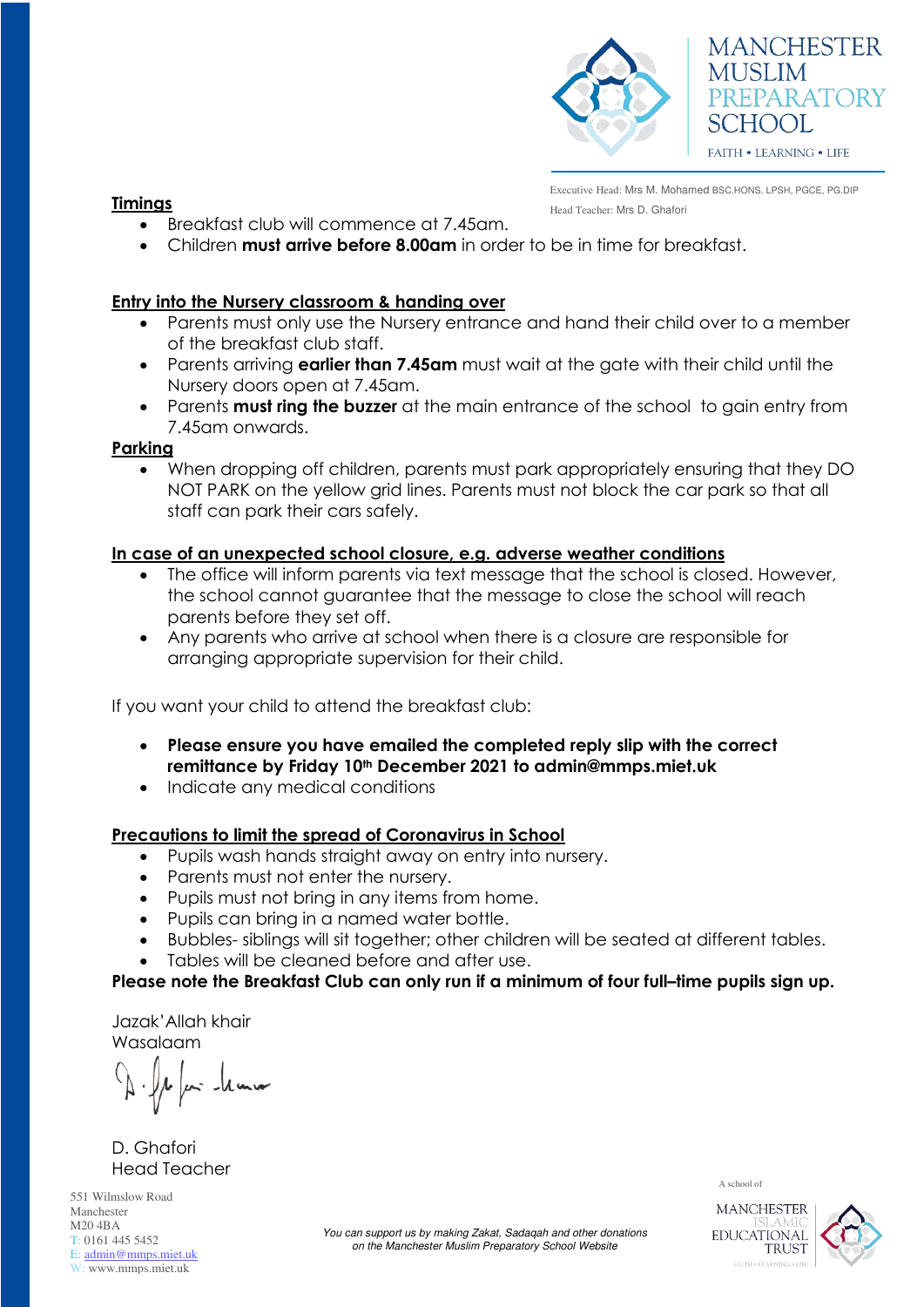



Executive Head: Mrs M. Mohamed BSC.HONS, LPSH, PGCE, PG.DIP Head Teacher: Mrs D. Ghafori

Breakfast club reply slip for Spring Term Wednesday 5<sup>th</sup> January - Friday 1st April 2022

**This form must be emailed to admin@mmps.miet.uk or a hard copy handed to the class teacher by Friday 10th December 2021 by 12pm.** 

Please tick the days your child will be attending.

The total number of days for Spring Term is 55 days  $x £3.50 = £192.50 -$  this is the total cost.

If your child will only be attending on certain days during each week, please tick the relevant days and complete the table below; each session will cost £3.50 per child.

| Autumn<br>Term | Monday | <b>Tuesday</b> | Wednesday | <b>Thursday</b> | Friday | <b>Number</b><br><b>of</b><br>sessions<br>per<br>week | Total cost for<br>no of days<br>@<br>£3.50<br>per<br>session |
|----------------|--------|----------------|-----------|-----------------|--------|-------------------------------------------------------|--------------------------------------------------------------|
| Child 1        |        |                |           |                 |        |                                                       | £                                                            |
| Child 2        |        |                |           |                 |        |                                                       | £                                                            |
| Child 3        |        |                |           |                 |        |                                                       | £                                                            |
| Total<br>cost  |        |                |           |                 |        |                                                       | £                                                            |

| has the following medical conditions |  |
|--------------------------------------|--|
|                                      |  |

I have read and agree with the above terms and conditions.

I have made total payment of  $f_{\text{max}}$